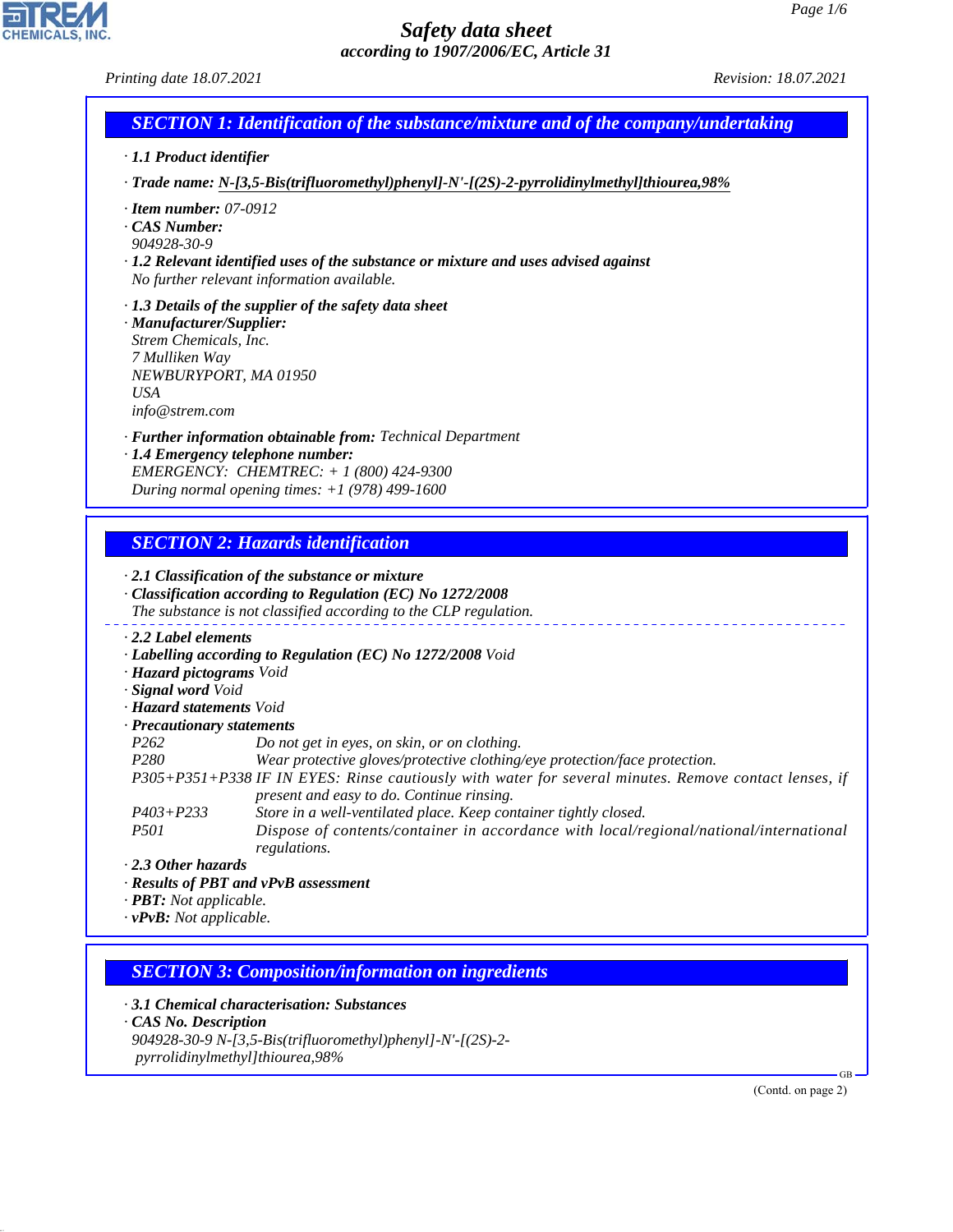*Printing date 18.07.2021 Revision: 18.07.2021*

*Trade name: N-[3,5-Bis(trifluoromethyl)phenyl]-N'-[(2S)-2-pyrrolidinylmethyl]thiourea,98%*

(Contd. of page 1)

### *SECTION 4: First aid measures*

- *· 4.1 Description of first aid measures*
- *· General information: No special measures required.*
- *· After inhalation: Supply fresh air; consult doctor in case of complaints.*
- *· After skin contact: Generally the product does not irritate the skin.*
- *· After eye contact: Rinse opened eye for several minutes under running water. Then consult a doctor.*
- *· After swallowing: If symptoms persist consult doctor.*
- *· 4.2 Most important symptoms and effects, both acute and delayed No further relevant information available.*
- *· 4.3 Indication of any immediate medical attention and special treatment needed*
- *No further relevant information available.*

#### *SECTION 5: Firefighting measures*

- *· 5.1 Extinguishing media*
- *· Suitable extinguishing agents: Use fire extinguishing methods suitable to surrounding conditions.*
- *· 5.2 Special hazards arising from the substance or mixture No further relevant information available.*
- *· 5.3 Advice for firefighters*
- *· Protective equipment: No special measures required.*

#### *SECTION 6: Accidental release measures*

- *· 6.1 Personal precautions, protective equipment and emergency procedures Not required.*
- *· 6.2 Environmental precautions: Do not allow to enter sewers/ surface or ground water.*
- *· 6.3 Methods and material for containment and cleaning up: Dispose contaminated material as waste according to item 13.*
- *· 6.4 Reference to other sections*
- *See Section 7 for information on safe handling.*
- *See Section 8 for information on personal protection equipment.*
- *See Section 13 for disposal information.*

## *SECTION 7: Handling and storage*

- *· 7.1 Precautions for safe handling No special measures required.*
- *· Information about fire and explosion protection: No special measures required.*
- *· 7.2 Conditions for safe storage, including any incompatibilities*
- *· Storage:*

44.1.1

- *· Requirements to be met by storerooms and receptacles: No special requirements.*
- *· Information about storage in one common storage facility: Not required.*
- *· Further information about storage conditions: None.*
- *· 7.3 Specific end use(s) No further relevant information available.*

## *SECTION 8: Exposure controls/personal protection*

*· Additional information about design of technical facilities: No further data; see item 7.*

*· 8.1 Control parameters*

*· Ingredients with limit values that require monitoring at the workplace: Not required.*

*· Additional information: The lists valid during the making were used as basis.*

(Contd. on page 3)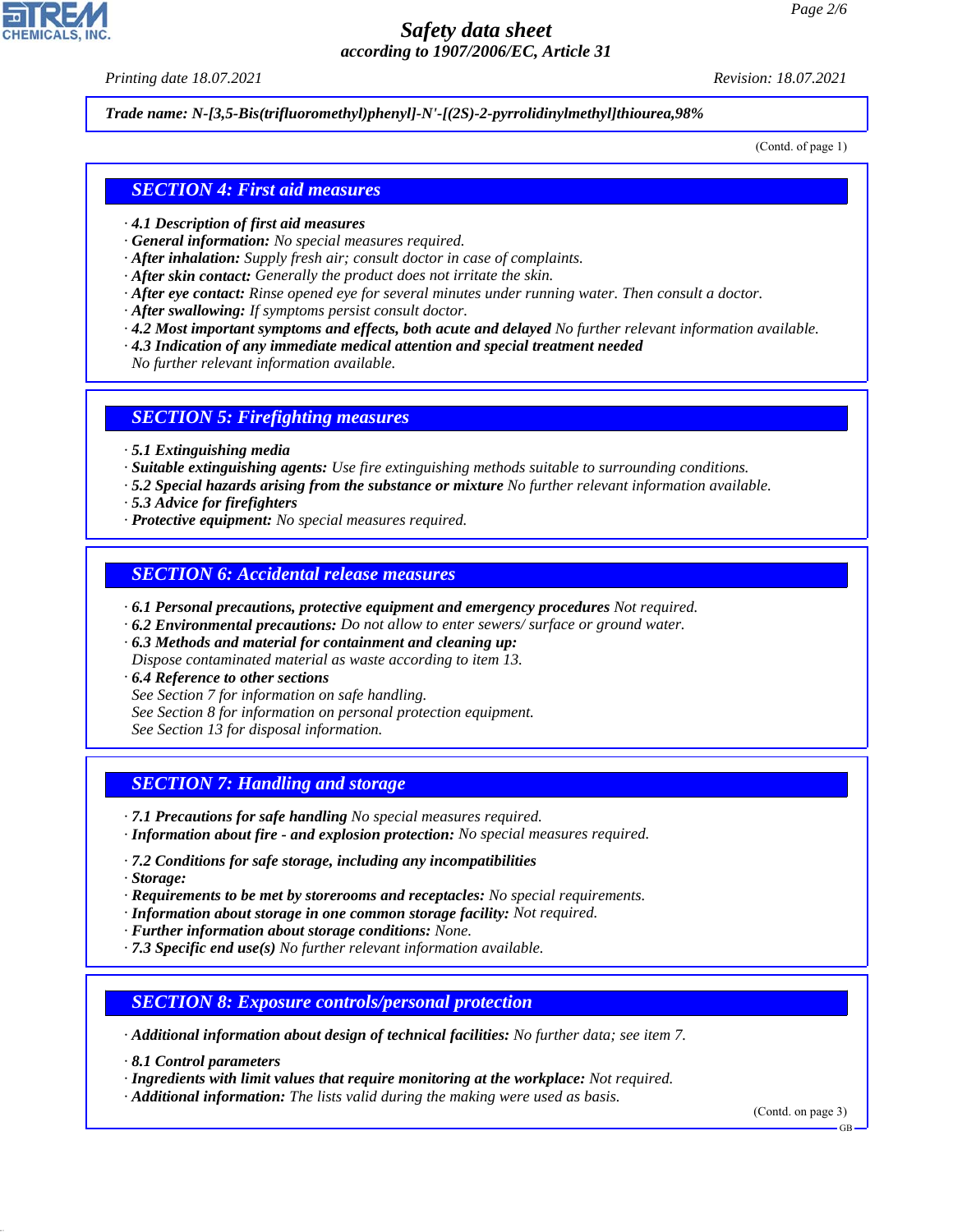*Printing date 18.07.2021 Revision: 18.07.2021*

*· Personal protective equipment:*

(Contd. of page 2)

*Trade name: N-[3,5-Bis(trifluoromethyl)phenyl]-N'-[(2S)-2-pyrrolidinylmethyl]thiourea,98% · 8.2 Exposure controls*

*· General protective and hygienic measures: The usual precautionary measures are to be adhered to when handling chemicals. · Respiratory protection: Not required. · Protection of hands:* \_S*Protective gloves The glove material has to be impermeable and resistant to the product/ the substance/ the preparation. Due to missing tests no recommendation to the glove material can be given for the product/ the preparation/ the chemical mixture. Selection of the glove material on consideration of the penetration times, rates of diffusion and the degradation · Material of gloves The selection of the suitable gloves does not only depend on the material, but also on further marks of quality and varies from manufacturer to manufacturer. · Penetration time of glove material The exact break through time has to be found out by the manufacturer of the protective gloves and has to be observed. · Eye protection: Safety glasses · 9.1 Information on basic physical and chemical properties · General Information · Appearance: Form: Powder*  $Color:$ *· Odour: Characteristic · Odour threshold: Not determined. · pH-value: Not applicable. · Change in condition Melting point/freezing point: Undetermined. Initial boiling point and boiling range: Undetermined. · Flash point: Not applicable. · Flammability (solid, gas): Product is not flammable. · Ignition temperature: Decomposition temperature: Not determined. · Auto-ignition temperature: Not determined. · Explosive properties: Product does not present an explosion hazard. · Explosion limits: Lower: Not determined. Upper: Not determined. · Vapour pressure: Not applicable. · Density: Not determined. · Relative density Not determined. · Vapour density Not applicable. · Evaporation rate Not applicable.* (Contd. on page 4) GB



44.1.1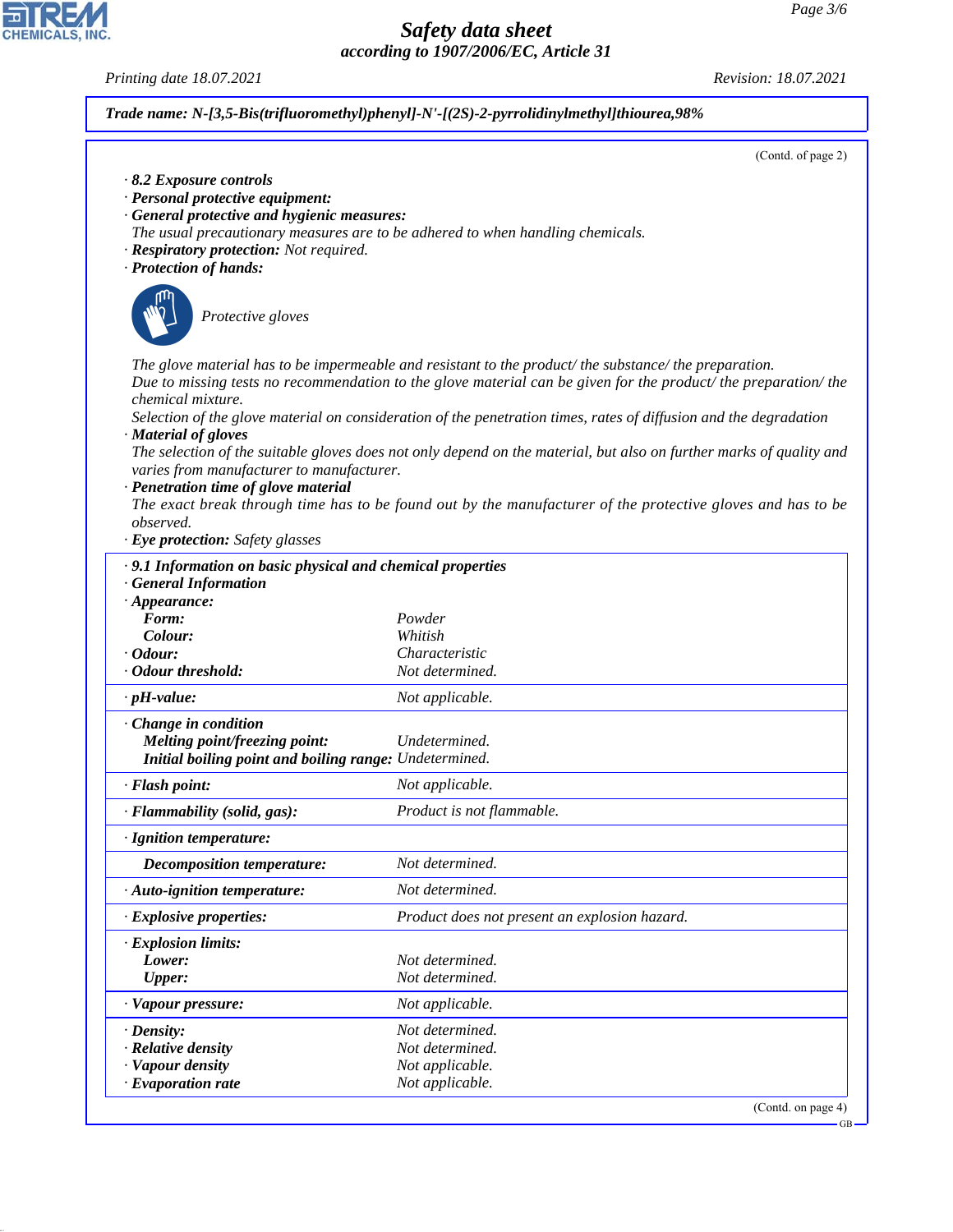*Printing date 18.07.2021 Revision: 18.07.2021*

*Trade name: N-[3,5-Bis(trifluoromethyl)phenyl]-N'-[(2S)-2-pyrrolidinylmethyl]thiourea,98%*

|                                                                                        | (Contd. of page 3)                                                |
|----------------------------------------------------------------------------------------|-------------------------------------------------------------------|
| · Solubility in / Miscibility with<br>water:                                           | <i>Insoluble.</i>                                                 |
| · Partition coefficient: n-octanol/water:                                              | Not determined.                                                   |
| $\cdot$ Viscosity:<br>Dynamic:<br>Kinematic:                                           | Not applicable.<br>Not applicable.                                |
| · Solvent content:<br>Organic solvents:<br>$VOC$ (EC)<br>$\cdot$ 9.2 Other information | $0.0\%$<br>$0.00\%$<br>No further relevant information available. |

## *SECTION 10: Stability and reactivity*

- *· 10.1 Reactivity No further relevant information available.*
- *· 10.2 Chemical stability*
- *· Thermal decomposition / conditions to be avoided: No decomposition if used according to specifications.*
- *· 10.3 Possibility of hazardous reactions No dangerous reactions known.*
- *· 10.4 Conditions to avoid No further relevant information available.*
- *· 10.5 Incompatible materials: No further relevant information available.*
- *· 10.6 Hazardous decomposition products: No dangerous decomposition products known.*

#### *SECTION 11: Toxicological information*

*· 11.1 Information on toxicological effects*

- *· Acute toxicity Based on available data, the classification criteria are not met.*
- *· Primary irritant effect:*
- *· Skin corrosion/irritation Based on available data, the classification criteria are not met.*
- *· Serious eye damage/irritation Based on available data, the classification criteria are not met.*
- *· Respiratory or skin sensitisation Based on available data, the classification criteria are not met.*
- *· CMR effects (carcinogenity, mutagenicity and toxicity for reproduction)*
- *· Germ cell mutagenicity Based on available data, the classification criteria are not met.*
- *· Carcinogenicity Based on available data, the classification criteria are not met.*
- *· Reproductive toxicity Based on available data, the classification criteria are not met.*
- *· STOT-single exposure Based on available data, the classification criteria are not met.*
- *· STOT-repeated exposure Based on available data, the classification criteria are not met.*
- *· Aspiration hazard Based on available data, the classification criteria are not met.*

## *SECTION 12: Ecological information*

- *· 12.1 Toxicity*
- *· Aquatic toxicity: No further relevant information available.*
- *· 12.2 Persistence and degradability No further relevant information available.*
- *· 12.3 Bioaccumulative potential No further relevant information available.*
- *· 12.4 Mobility in soil No further relevant information available.*
- *· Additional ecological information:*
- *· General notes:*

44.1.1

*Water hazard class 1 (German Regulation) (Self-assessment): slightly hazardous for water*

*Do not allow undiluted product or large quantities of it to reach ground water, water course or sewage system.*

(Contd. on page 5) GB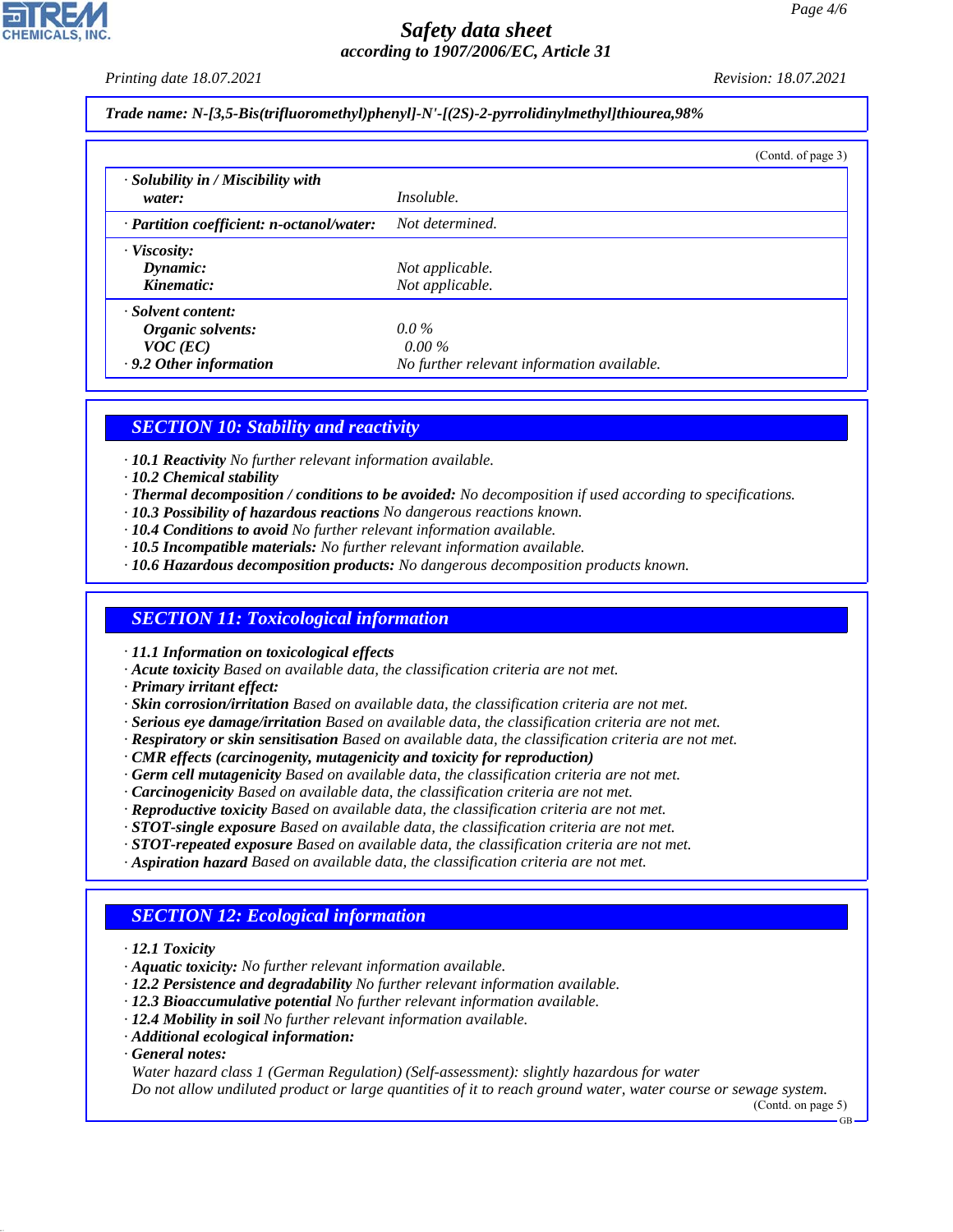*Printing date 18.07.2021 Revision: 18.07.2021*

*Trade name: N-[3,5-Bis(trifluoromethyl)phenyl]-N'-[(2S)-2-pyrrolidinylmethyl]thiourea,98%*

(Contd. of page 4)

#### *· 12.5 Results of PBT and vPvB assessment*

- *· PBT: Not applicable.*
- *· vPvB: Not applicable.*

*· 12.6 Other adverse effects No further relevant information available.*

#### *SECTION 13: Disposal considerations*

- *· 13.1 Waste treatment methods*
- *· Recommendation Disposal must be made according to official regulations.*
- *· Uncleaned packaging:*
- *· Recommendation: Disposal must be made according to official regulations.*

| <b>SECTION 14: Transport information</b>                                                                     |                 |  |
|--------------------------------------------------------------------------------------------------------------|-----------------|--|
| $\cdot$ 14.1 UN-Number<br>· ADR, ADN, IMDG, IATA                                                             | not regulated   |  |
| $\cdot$ 14.2 UN proper shipping name<br>· ADR, ADN, IMDG, IATA                                               | not regulated   |  |
| $\cdot$ 14.3 Transport hazard class(es)                                                                      |                 |  |
| · ADR, ADN, IMDG, IATA<br>· Class                                                                            | not regulated   |  |
| $\cdot$ 14.4 Packing group<br>ADR, IMDG, IATA                                                                | not regulated   |  |
| $\cdot$ 14.5 Environmental hazards:                                                                          | Not applicable. |  |
| $\cdot$ 14.6 Special precautions for user                                                                    | Not applicable. |  |
| $\cdot$ 14.7 Transport in bulk according to Annex II of<br><b>Marpol and the IBC Code</b><br>Not applicable. |                 |  |
| · UN "Model Regulation":                                                                                     | not regulated   |  |

### *SECTION 15: Regulatory information*

*· 15.1 Safety, health and environmental regulations/legislation specific for the substance or mixture*

- *· Directive 2012/18/EU*
- *· Named dangerous substances ANNEX I Substance is not listed.*
- *· National regulations:*

44.1.1

- *· Waterhazard class: Water hazard class 1 (Self-assessment): slightly hazardous for water.*
- *· 15.2 Chemical safety assessment: A Chemical Safety Assessment has not been carried out.*

#### *SECTION 16: Other information*

*This information is based on our present knowledge. However, this shall not constitute a guarantee for any specific product features and shall not establish a legally valid contractual relationship.*

*· Department issuing SDS: Technical Department.*

(Contd. on page 6)

GB